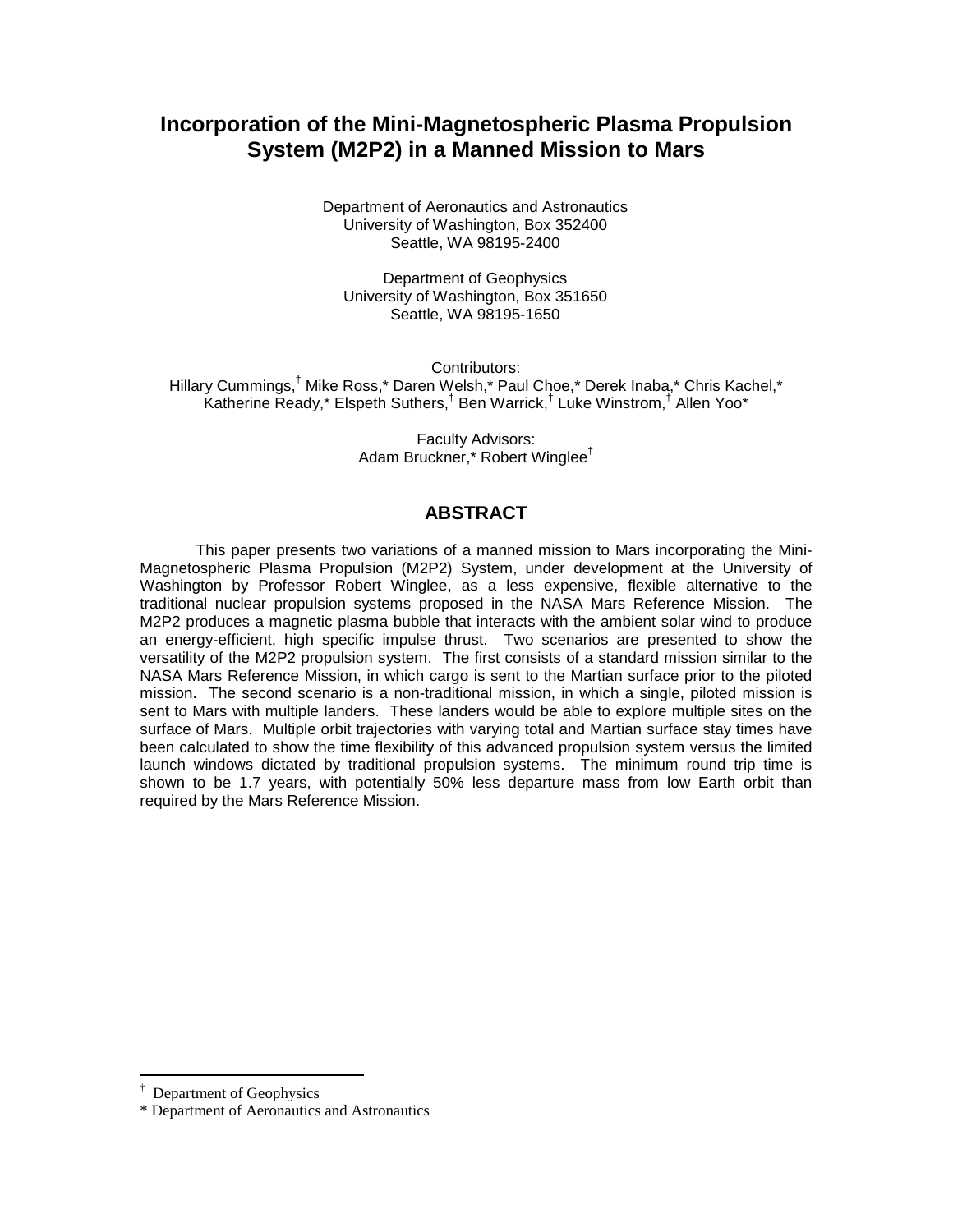### **Nomenclature**

- F Thrust
- g Local gravitational acceleration
- M Mass
- $P_r$ ,  $P_\phi$  Radial and tangential components of thrust
- r Radius from central gravitational body
- $\theta$  Flight path angle
- φ True anomaly
- ∆V Change in velocity
- DIPS Dynamic Radioisotope Power System
- ECLSS Environmental Control and Life Support System
- EDV Earth Descent Vehicle
- ETV Earth Transfer Vehicle
- GEO Geosynchronous Earth Orbit
- ISRU In-Situ Resource Utilization
- ISS International Space Station
- LEO Low Earth Orbit
- M2P2 Mini-Magnetospheric Plasma **Propulsion**
- MAV Mars Ascent Vehicle
- MDV Mars Descent Vehicle
- MMH Monomethyl Hydrazine
- MTV Mars Transfer Vehicle
- THCS Temperature and Humidity Control System
- WAVAR Water Vapor Adsorption Reactor
- WM Waste Management
- WRM Water Recovery, Management

# **1. INTRODUCTION**

 A mission to Mars is often thought of as the next step in human exploration of space. An integral part of making a mission to Mars possible is developing a feasible propulsion system. The traditional nuclear propulsion methods suggested by "The Reference Mission of the NASA Mars Exploration Study Team" [1] has the disadvantages of being restricted to short launch windows, causing long mission duration and high costs. With the implementation of an advanced propulsion system such as the Mini-Magnetospheric Plasma Propulsion (M2P2) System, the mission would enjoy the benefits of flexible launch capabilities, reduced mission durations, and lower costs. Two different scenarios for the M2P2 Mission to Mars are presented here. Both demonstrate the low mass requirements and the adaptability of the M2P2 System. The first scenario demonstrates how a Mars Reference-type mission would look using the M2P2. The second scenario shows how the M2P2 can be adapted to an unconventional, "one-trip" mission.

#### **1.1.The Mini-Magnetospheric Plasma Propulsion (M2P2) Device**

The Mini-Magnetospheric Plasma Propulsion (M2P2) device is a system, developed by Professor Robert Winglee at the University of Washington [2], which uses energy from the solar wind to provide enhanced propulsion for the spacecraft. The M2P2 uses a solenoid (Figure 1) to create a magnetic field into which plasma is injected, resulting in an inflated "magnetic bubble" tens of kilometers in diameter. In much the same manner as the Earth's magnetosphere, this bubble intercepts and deflects the solar wind, which has a velocity between 350 and 800 km/s, although it can occasionally travel as fast as 1000 km/s. Unlike the Earth, however, the momentum acquired by the M2P2 from the solar wind is sufficient to raise or lower the orbit of the spacecraft. This acquired momentum results in a radial force on the spacecraft. In a multiple M2P2 ship configuration, varying the pointing of the magnetic field of the M2P2 devices can generate a tangential force component, up to an angle of  $15^{\circ}$  [2] off the radial direction from the sun.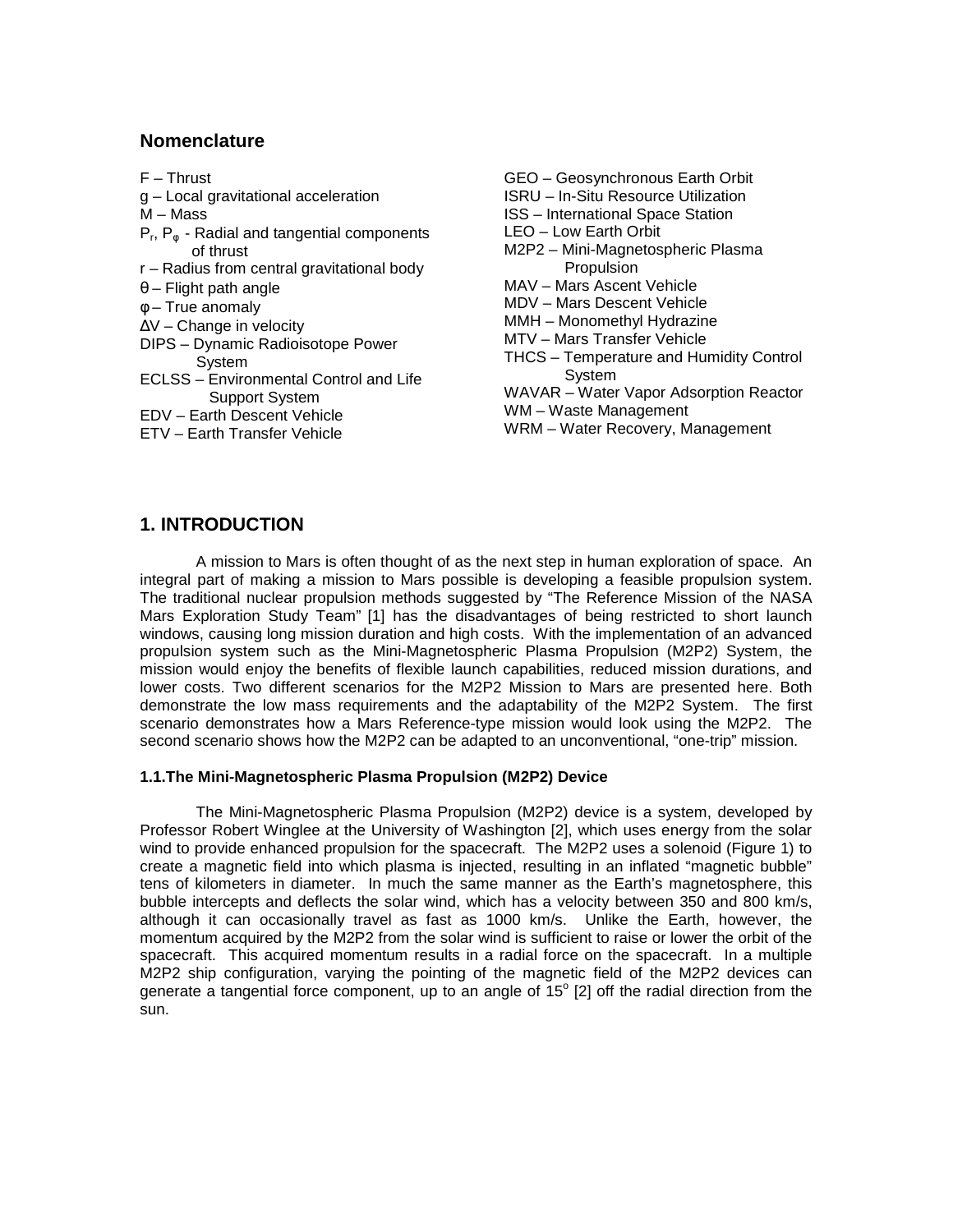

Fig. 1: The components of the M2P2 lab prototype [2].

#### **1.2. Benefits of the M2P2**

The M2P2 was chosen as an advanced propulsion system for this mission because it offers several considerable advantages over chemical or nuclear propulsion: the M2P2 provides a constant force, while at the same time using very little fuel compared to the amount that would be needed with conventional rockets. Thus, by using a M2P2, a crew arrives at Mars more quickly than if they were simply launched from Earth and coasted along a Mars intercept trajectory, and more efficiently than if they were to use chemical rockets. Using the M2P2 to provide thrust also allows the mission to leave Earth at a lower velocity, conserving fuel for both manned and unmanned spacecraft. In addition, the magnetic bubble created protects the crew from a substantial amount of particle radiation.

The M2P2 has an advantage over solar sails in that it is both smaller and lighter. The M2P2 requires only a solenoid and plasma injection system, which have a combined mass of less than 70 kg. Also, as the M2P2 travels away from the sun, the magnetic bubble self-adjusts to the fluctuations in the solar wind so that the total force transmitted to the ship remains constant. This feature is not available with solar sails, as the force transmitted to a ship with a solar sail falls off at the same rate as the photon flux, i.e., inversely as the square of the distance from the sun [2].

# **2. APPLICATIONS TO A MISSION TO MARS**

Another benefit of using M2P2 systems is that of having more frequent launch windows. With traditional chemical or nuclear propulsion the launch windows for Mars arrive approximately once every two years [1]. This creates a strict time schedule on any multi-phased mission to Mars. Our research shows that when using a M2P2 system, launch windows occur several times a year. This allows for a greater flexibility in the pre-placement of supplies for future manned missions. The frequent launch windows also allow for the ability to choose between many different surface stay and total mission durations. We have calculated some examples of these different mission times, and some feasible ones are given in Table 1.

Reducing the ∆V's required during an interplanetary mission is an ongoing challenge. We propose that it is possible, due to the low thrust nature of the M2P2 device to effectively tailor the approach to a target planet so as to result in a lower required ∆V in a planet's sphere of influence. The ∆V for several different missions, a Hohmann Transfer, the Mars Reference Mission [1], and a M2P2 mission, which will be discussed below, are shown in Table 2. The ∆V required for the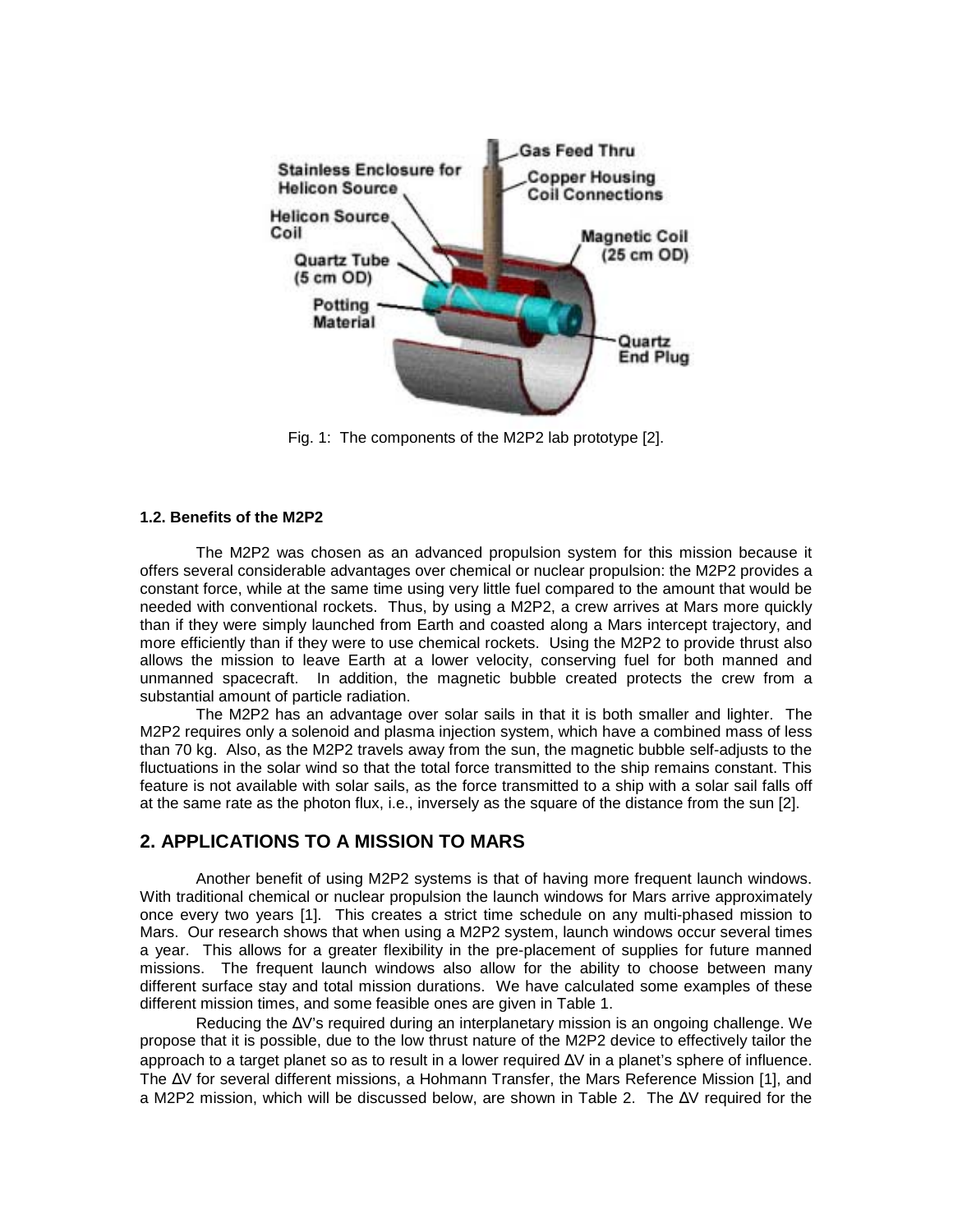| Days      |         |        |       |      |
|-----------|---------|--------|-------|------|
| Departure | Surface | Return | Total |      |
| 223.4     | 448     | 180.2  | 851.6 | 2.33 |
| 249.4     | 363     | 203.8  | 816.2 | 2.24 |
| 268.9     | 290     | 207.4  | 766.3 | 2.10 |
| 287.2     | 204     | 228.3  | 719.6 | 1.97 |
| 305.5     | 108     | 256.3  | 629.2 | 1.72 |
| 324.5     | 1       | 324.5  | 616.2 | 1.69 |

Table 1: M2P2 mission times

M2P2 device to leave Earth from LEO is around 3.25 km/s. As the craft approaches Mars the M2P2 system can be used to tailor the approach to achieve a ∆V of less than 2.5 km/s, and leaving Mars a chemical ∆V of 2 km/s results in acceptable Earth return trajectories. These are compared to the other missions in Table 2. Because of the low thrust nature of the M2P2 , it has to be operated in a different fashion to chemical propulsion systems. First, it must be left on for long periods of time in order to produce any significant change in the trajectory of the spacecraft. Second, the orbits attainable are vastly increased, and we have found that varying the amount of time the M2P2 is turned on can drastically change the mission travel and surface stay times.

By comparing the M2P2 system to a typical mission to Mars using nuclear propulsion we have found that a M2P2 mission requires less mass and is more flexible overall, because of the variety of trip durations and launch windows available. We are no longer constrained by long surface stays; thus we can be creative when designing missions to Mars using the M2P2 system. We have decided to present two variations on a mission to Mars using an M2P2 system (See Sections 2.1 and 2.2). The first mission, Scenario I, is similar to the Mars Reference Mission in that it is a "typical" mission, in which the time at Mars is spent on the surface. The second mission (Scenario II) is different from the Mars Reference Mission in that it takes advantage of the short required stay. It leaves a manned ship in orbit around the planet and sends a crew to the surface in a small lander for four weeks, returns them to the ship and sends another lander down for another 4 weeks. Because the surface stay is shorter, less maintenance is required and therefore fewer man-hours are needed for equipment upkeep. We have chosen to present each mission with only a crew of 4 for comparison's sake, as opposed to the Mars Reference Mission, which has a crew of 6 [1]. Table 3 compares the total masses of the Mars Reference Mission, which uses nuclear propulsion [1], and the M2P2 missions. The M2P2 missions require less mass than the Mars Reference Mission, mostly due to lower chemical propellant mass requirements. As can be seen from Table 3, using M2P2 systems can result in a significant mass savings over conventional approaches. Scenario I is able to reduce by over 100,000 kg the amount that needs to be lifted to LEO. Scenario II is able to reduce, by over 50%, the mass needed in LEO to complete the Mars Reference Mission [1].

| Mission          | Chemical $\Delta V$ (km/s) |          |         |       |
|------------------|----------------------------|----------|---------|-------|
|                  | Leaving                    | Arriving | Leaving |       |
|                  | <b>Earth</b>               | Mars     | Mars    | Total |
| Hohmann Transfer | 3.6                        | 2.26     | 2.26    | 8.12  |
| Mars Reference   | 5                          | O        |         |       |
| M2P2             | 32                         | 25       |         |       |

Table 2: Mission ∆V comparison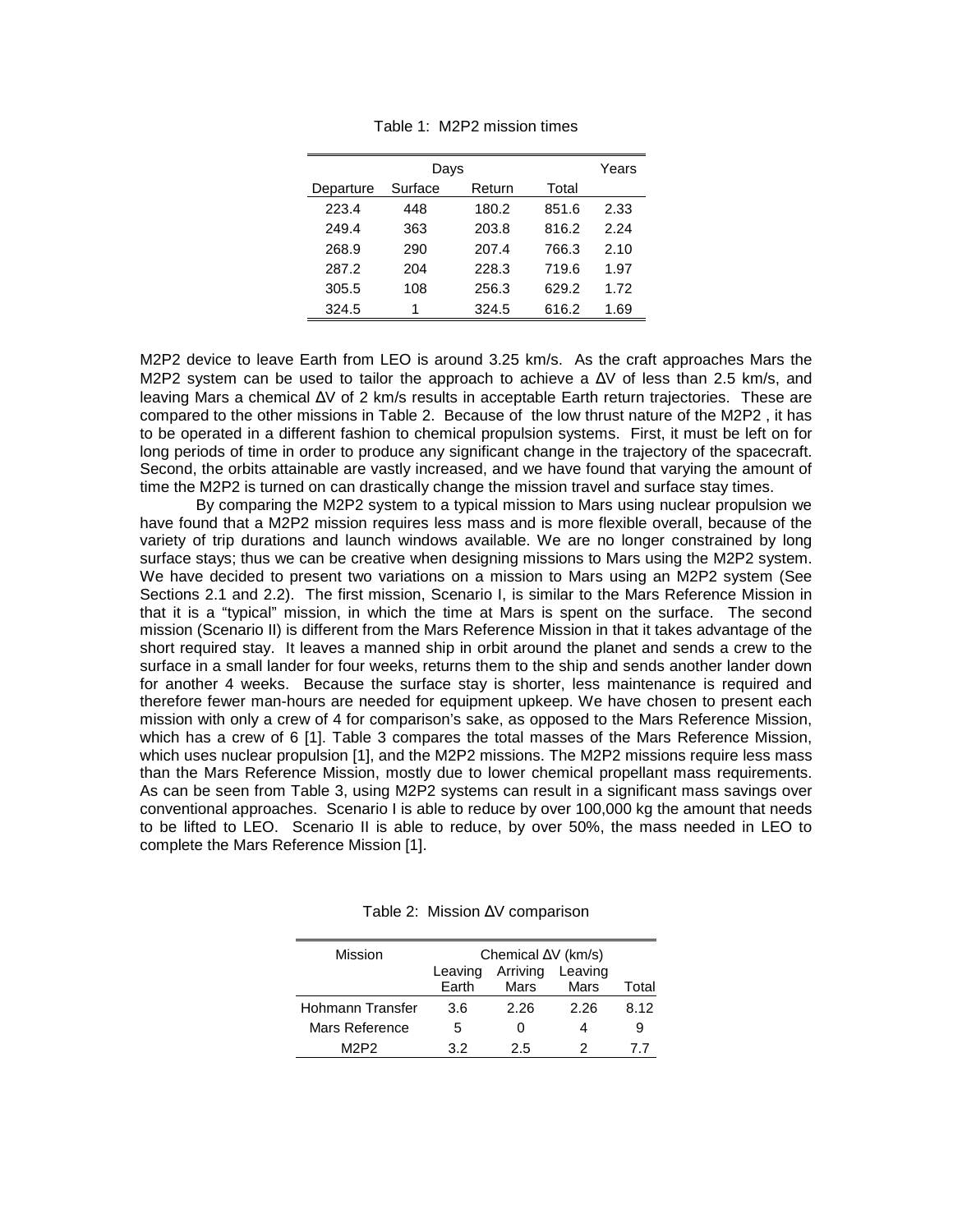#### Table 3: LEO departure mass comparison

|            | Mars Reference Mission<br>$(Crew of 6)$ $(kg)$ | M2P2 Scenario I<br>(Crew of 4) $(kg)$ | M2P2 Scenario II<br>$(Crew 4)$ (kg) |
|------------|------------------------------------------------|---------------------------------------|-------------------------------------|
| Cargo I    | 134.473                                        | 90,300                                | N/A                                 |
| Cargo II   | 147.472                                        | 120,750                               | N/A                                 |
| <b>MTV</b> | 137.406                                        | 101.310                               | 173.440                             |
| Total      | 419.351                                        | 312,360                               | 173.340                             |

#### **2.1 Scenario I**

Scenario I is presented to show how The Reference Mission [1] would be modified if the advanced M2P2 propulsion system were used. Scenario I is similar to The Reference Mission in that multiple launches are made from Earth, in an attempt to reduce the mass of the manned spacecraft, and to take the first step in establishing a permanent human base on the surface of Mars. Two cargo vehicles and a manned spacecraft are sent from Low Earth Orbit (LEO), as shown in Figure 2. The first cargo vehicle carries a nuclear reactor, one large rover, food and water for the surface stay, science equipment, an *In Situ* Propellant Production Plant with storage tanks, and a dry Mars Ascent Vehicle (MAV) [3]. The second cargo vehicle takes a surface habitat to the surface of Mars. These cargo missions will be powered by solar panels and utilize the M2P2 system. Once at Mars, the transfer vehicle aerobrakes in the Martian atmosphere and aerocaptures, then uses rockets and parachutes to land on the surface [3]. Once the transfer vehicle has landed safely on the surface, the rover carries the nuclear reactor to a site far from the landing site. At the landing site the In Situ Propellant Production Plant is set up and begins making rocket propellants, methane and oxygen [3]. The third vehicle leaves Earth after the first two have reached the Martian surface. This third vehicle consists of the piloted Mars Transfer Vehicle (MTV), which also acts as the Earth Transfer Vehicle (ETV), and the fuel needed to escape Earth Orbit and capture at Mars. The MTV contains a Mars Descent Vehicle (MDV), an Earth Descent Vehicle (EDV), a rover, living quarters, food and water for four astronauts while en route to Mars and for the return to Earth. The solar panels are deployed in Geosynchronous Earth Orbit (GEO).

Finally, the crew of four is brought to the MTV on a carrier such as the Space Shuttle Endeavor [4]. The MTV utilizes M2P2 propulsion on the way to Mars. At Mars, the MTV uses aerobraking combined with a small chemical burn to capture in Mars orbit. Once in Mars orbit the astronauts will leave the MTV/ETV using the MDV. The landing site will be within walking distance of the In Situ Propellant Production Plant, Habitat, and MAV. In the event that the landing site is missed, the astronauts will have spacesuits and an unpressurized rover that can travel up to 150 km. Food and water for the surface stay will already be at the habitat. Power for the surface stay is provided by the nuclear reactor. The astronauts spend the entire duration of their stay on the surface of Mars.

Due to the extended surface stay and the pre-located cargo missions of Scenario I, a significant reduction in mission mass is attained by using *In Situ* Resource Utilization (ISRU). To produce water for both the astronauts and for the production of return propellant a Water Vapor Adsorption Reactor (WAVAR) [7] was decided upon. This device is capable of extracting the natural water vapor out of the Martian atmosphere, which contains 0.03% water by volume. This water will then be used by the crewmembers for life support needs and also by a Sabatier process [1,3,8] to produce propellant for the return trip. The water from the WAVAR process is decomposed into hydrogen and oxygen through electrolysis. The oxygen is then liquefied and saved in a tank for later use. The hydrogen is combined with carbon dioxide from the Martian atmosphere to produce methane and water using the Sabatier process [1,2,8]. The methane is stored in cryogenic tanks to be used in the Mars ascent and Mars escape burns, while the water is again decomposed through electrolysis and sent back through the process. These two processes allow the fuel and water needed on the surface and for the return trip to be produced at Mars and removes the need to include the return propellant and some of the required water in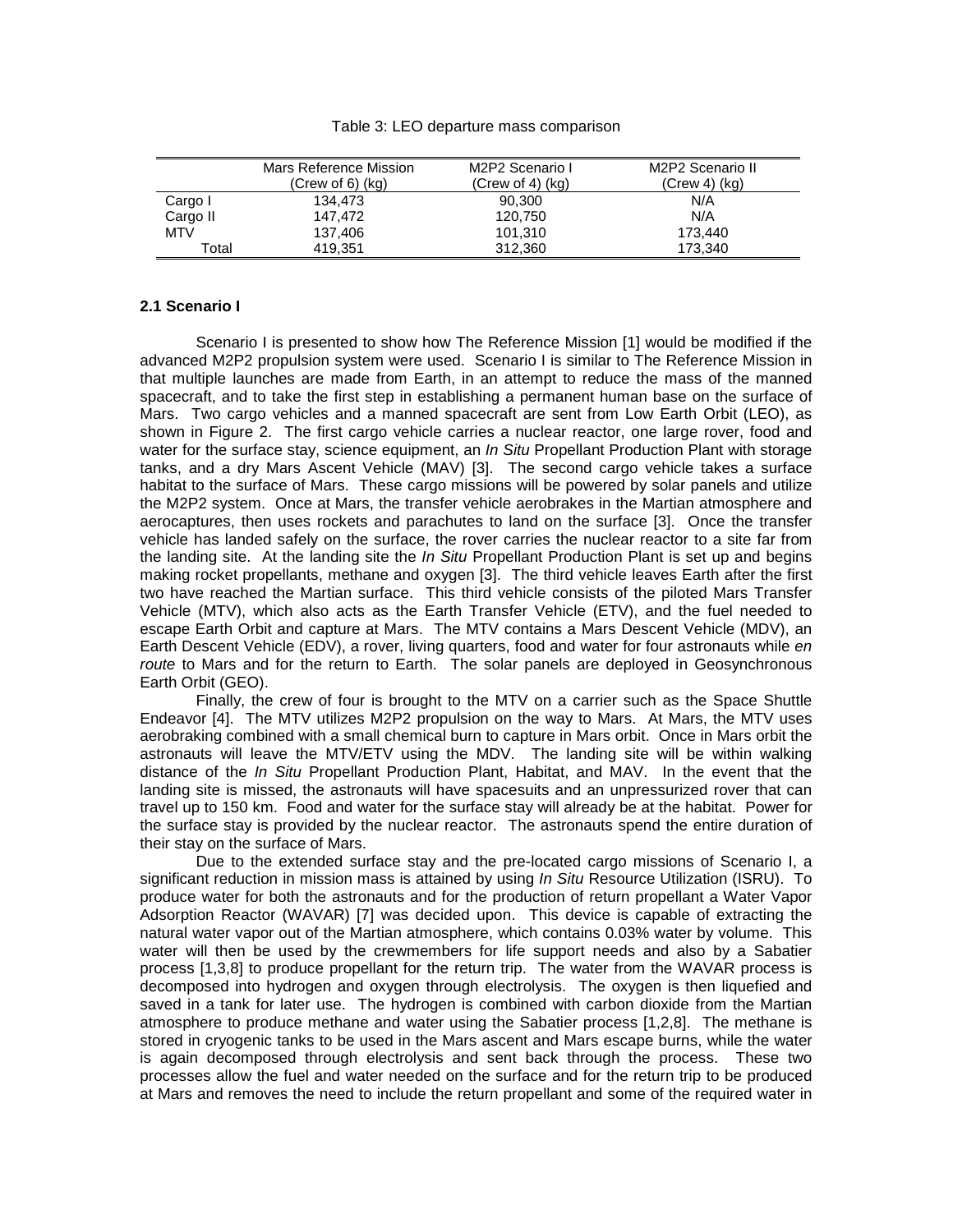

Fig. 2: Scenario I.

the initial launch from Earth. Further research and development of ISRU processes is needed, and these processes must be demonstrated before a full-scale human Mars exploration program can be launched. Current plans call for methane/oxygen propellant ISRU strategies to be implemented on an unmanned Mars sample return mission in about a decade.

The Mars Ascent Vehicle delivered on the cargo mission provides the crew a way to leave the Martian surface and dock with the transfer vehicle. The dry mass of the ascent vehicle module is approximately 3,300 kg [8]. The MAV fueled with the *In Situ Propellant returns the* astronauts to the ETV [3]. The MAV will carry back enough fuel for the MTV/ETV to escape Mars orbit and will itself run on In Situ Propellant. The ETV uses In Situ Propellant to escape Mars Orbit. Once back inside Earth's sphere of influence the astronauts are ejected from the ETV in the EDV and make for an Apollo type re-entry or a docking maneuver with the International Space Station. Table 4 gives an itemized breakdown of the mission components and their masses for this scenario and compares it to Scenario II.

#### **2.2 Scenario II**

 The main goal of Scenario II is to show the M2P2 system can be applied to a nontraditional mission. With Scenario II we will show that with the short Martian stays allowed by the M2P2 system we can eliminate the need to rendezvous with supplies on the Martian surface and can greatly reduce overall mass. Scenario II sends only one vehicle, the MTV/ETV, to Mars (See Figure 3.). Unlike "The Reference Mission" [1], this scenario does not send any cargo to the surface of Mars before the piloted mission arrives. Instead of attempting to establish a permanent Martian base, this scenario focuses on a single comprehensive mission. For the purpose of this study it was decided to send two small two-person landers with all the supplies needed to the surface for four weeks each. One of the advantages to having a mission of this type is eliminating the need to rendezvous with supplies on the Martian surface. This allows a more comprehensive study of the planet by enabling visiting the surface at more than one location (using multiple landers), and reducing pollution of the planet by eliminating the need for a nuclear power source and permanent habitat on the surface. While two of the crew are on the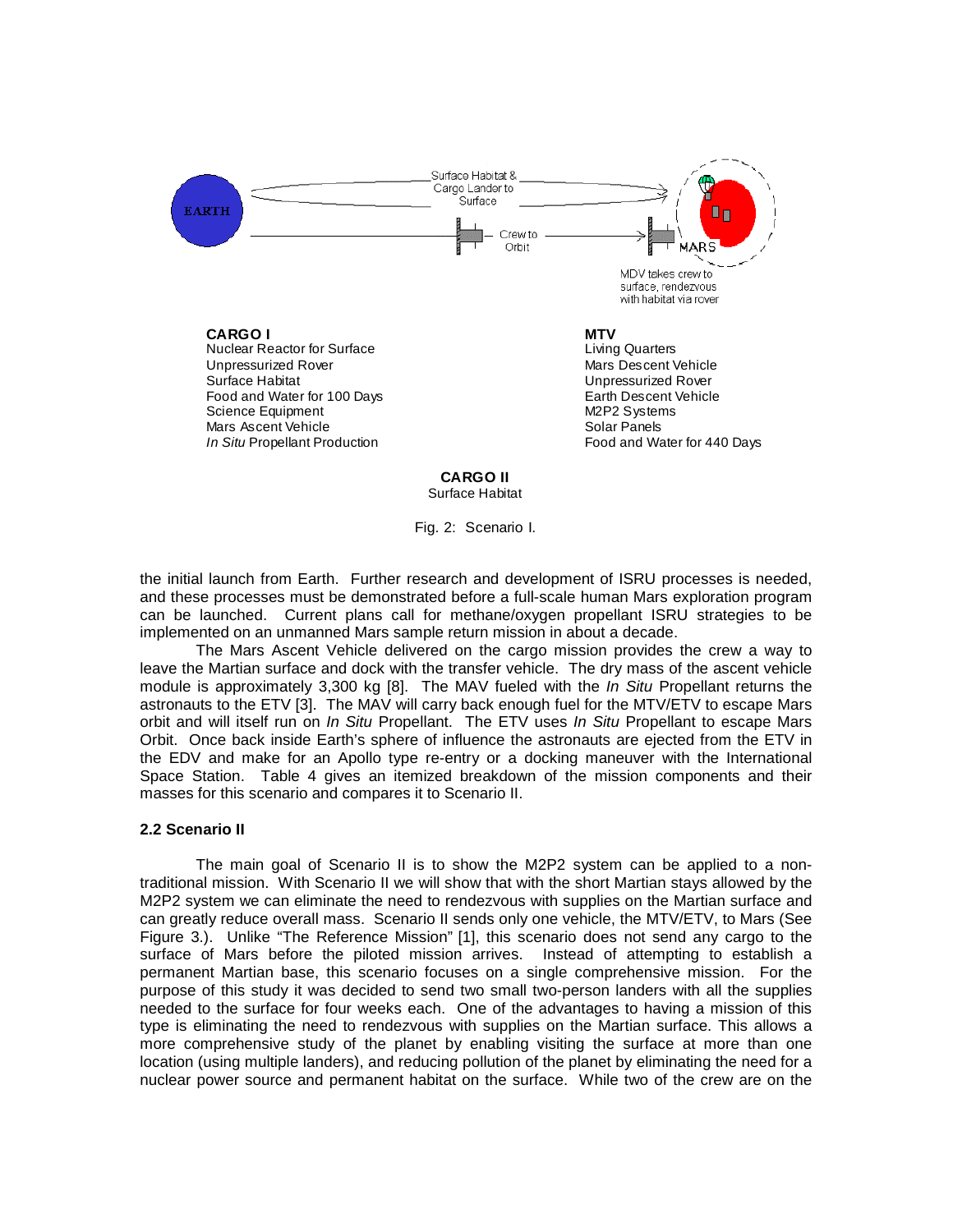

Fig. 3: Scenario II.

surface the other two crewmembers remain in orbit processing data and maintaining the MTV/ETV.

The MTV for Scenario II is assembled in LEO. It carries science equipment, living space, food and water for four astronauts for the entire duration of the trip, inflatable habitats for the surface of Mars, two small MDV/MAV, and an EDV. In Scenario II most of the man-hours at Mars will be in orbit around the planet. After the MTV is in a stable orbit, two of the crew will descend to the Martian surface in a small MDV/MAV. Propellant for the ascent will be carried down to the surface. The MDV/MAV is equipped with an inflatable habitat, batteries, and enough consumables for four weeks. The astronauts will not have a rover on the surface. All science equipment will also be brought from the MTV to the surface. The MDV, which also acts as a MAV, will be used to return to the MTV in orbit. The other two astronauts will make a second trip to the surface in a similar manner as the first. This eliminates the need to rendezvous with a habitat and power source on the surface of Mars, and allows the astronauts to visit two different sites on the Martian surface. Though this trip has the benefit of redundancy with two MDV/MAVs, it does not allow for the possibility of using in situ propellant. This varies greatly from the Reference Mission [1], which places the entire crew on the surface for the full duration of the stay at Mars. The return to Earth is done in a similar fashion as Scenario I, except that no in situ propellant is used. Again, Table 4 gives an itemized breakdown of the mission components and their masses for this scenario and compares it to Scenario I.

#### **2.3. Transfer Vehicle**

The Transfer Vehicle (See Figure 4) consists of several independent sections, which are connected together. Each of these sections contains complete systems for the vehicle. This modular design allows each separate system to be built and carefully tested on Earth before it is lofted into space. Once in space, the components can be assembled into the Transfer Vehicle, and astronauts can be sent up to begin Earth escape procedures. From the exterior, the Transfer Vehicle is a long cylinder with sections of solar panels at one end and an array of long booms in the middle. There are four solar panels, arranged so that they form a plus sign. These panels will constantly face towards the sun, and the rest of the ship extends from the middle of the solar array away from it. Because of this arrangement, there is no possibility of shadows on the panels, which could result in various power difficulties. During the initial stages of escape, the panels are folded and stored within the body of the Transfer Vehicle.

Attached to the center of the solar array is the power control center. This is designed to regulate and control the flow of power to all of the ships component sections. It also contains batteries and other redundant back-up systems. Proceeding away from the sun, the living quarters are attached to the power systems. These are designed for a zero gravity environment, and are thus very space-efficient. The living quarters are shaped as a cylinder, and attached to the outside wall of the cylinder are four storage containers. These contain the necessities for a voyage of such duration. There are also maneuvering thrusters positioned along the circular boundaries of the cylinder. Attached to the other end of the living quarters is the M2P2 machinery. There are 6 booms that radiate from the central axis of the ship, and each of these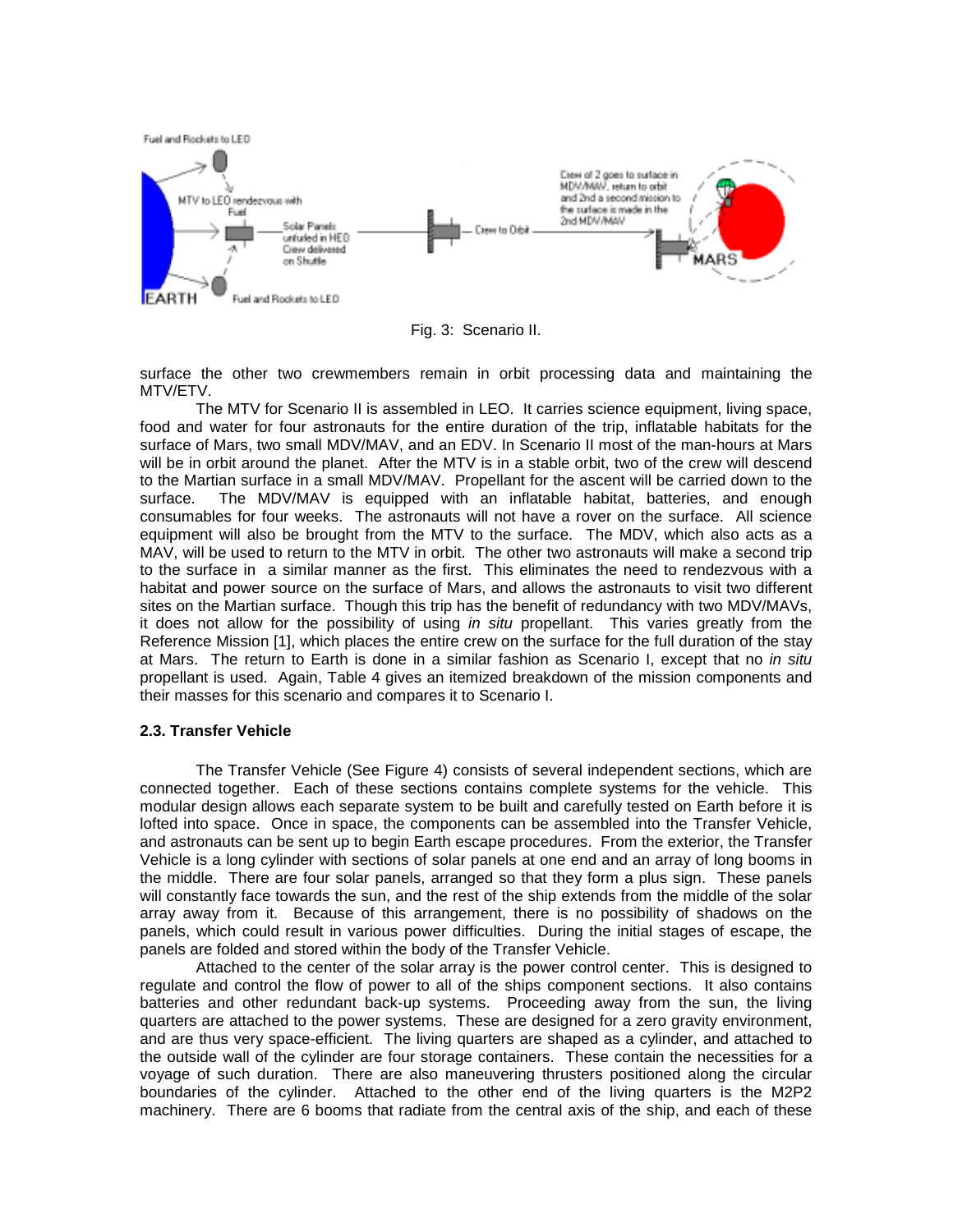| Scenario |                                           | ı              | Ш         |
|----------|-------------------------------------------|----------------|-----------|
|          |                                           | Mass (kg)      | Mass (kg) |
| Cargo    |                                           |                |           |
|          | Nuclear Reactor [1]                       | 3,960          |           |
|          | Unpressurized Rover [1]                   | 500            |           |
|          | Food and Water [3,                        | 1,490          |           |
|          | Science Equipment [1]                     | 1,700          |           |
|          | Aerobrake [8]                             | 2,000          |           |
|          | M2P2 Systems                              | 1,300          |           |
|          | Power Systems                             | 2,450          |           |
|          | Mars Ascent Vehicle [8]                   | 2,400          |           |
|          | In Situ Prop. Production [2]<br>Structure | 9,000<br>5,500 |           |
|          | Propellant                                | 60,000         |           |
| Total    |                                           | 90,300         | N/A       |
|          |                                           |                |           |
| Habitat  |                                           |                |           |
|          | Surface Habitat [8]                       | 32,000         |           |
|          | M2P2 Systems                              | 1,300          |           |
|          | <b>Power Systems</b>                      | 2,450          |           |
|          | Aerobrake [8]                             | 2,000          |           |
|          | Structure                                 | 4,000          |           |
|          | Propellant                                | 79,000         |           |
| Total    |                                           | 120,750        | N/A       |
| MTV      |                                           |                |           |
|          | $EDV(s)$ [8]                              | 3,000          | 3,000     |
|          | <b>Power Systems</b>                      | 4,260          | 4,260     |
|          | M2P2 Systems                              | 1,600          | 1,600     |
|          | Food & Water                              | 8,350          | 9,830     |
|          | EC/LSS [10,11]                            | 3,400          | 3,400     |
|          | Communication [3]                         | 350            | 350       |
|          | MDV(/MAVs) [3,8]                          | 3,000          | 6,000     |
|          | Fuel for MDV(/MAVs)                       | 1,000          | 4,000     |
|          | Unpressurized Rover [1]                   | 550            |           |
|          | Science Equipment [3]                     |                | 900       |
|          | Batteries [3]                             | 1,000          | 2,900     |
|          | Inflatable Habitats [10]                  |                | 900       |
|          | <b>Ship Structure</b>                     | 5,200          | 5,200     |
|          | Aerobrake                                 | 2,500          | 2,500     |
|          | Propellant<br>Total                       | 67,100         | 128,500   |
|          |                                           | 101,310        | 173,340   |
| TOTAL    |                                           | 312,360        | 173,340   |

Table 4. Mass budgets of Scenarios I and II

houses two (2) M2P2's. Like the solar panels, these are folded when leaving earth. In addition to the M2P2's, these booms house the communications dishes of the M2P2 project, allowing a clear path to Earth.

The other side of the M2P2 system is attached to a cylindrical section of the Transfer Vehicle which functions differently depending on which permutation of the Mars Mission is employed. It holds a Mars Lander system, which is propelled from the craft and transports the crew from orbit to Mars. This is not used during the Transfer stage of the mission, and so is activated at Mars. The end of the lander section is attached to the main engine, which is used for orbital capture and escape. Most of the space is for a large fuel tank, containing hydrazine. The section of the ship oriented farthest from the sun holds the main rocket engines used for capture and escape, and the propellant tank. This is used to leave both Earth and Mars, as well as slow the Transfer Vehicle at Mars.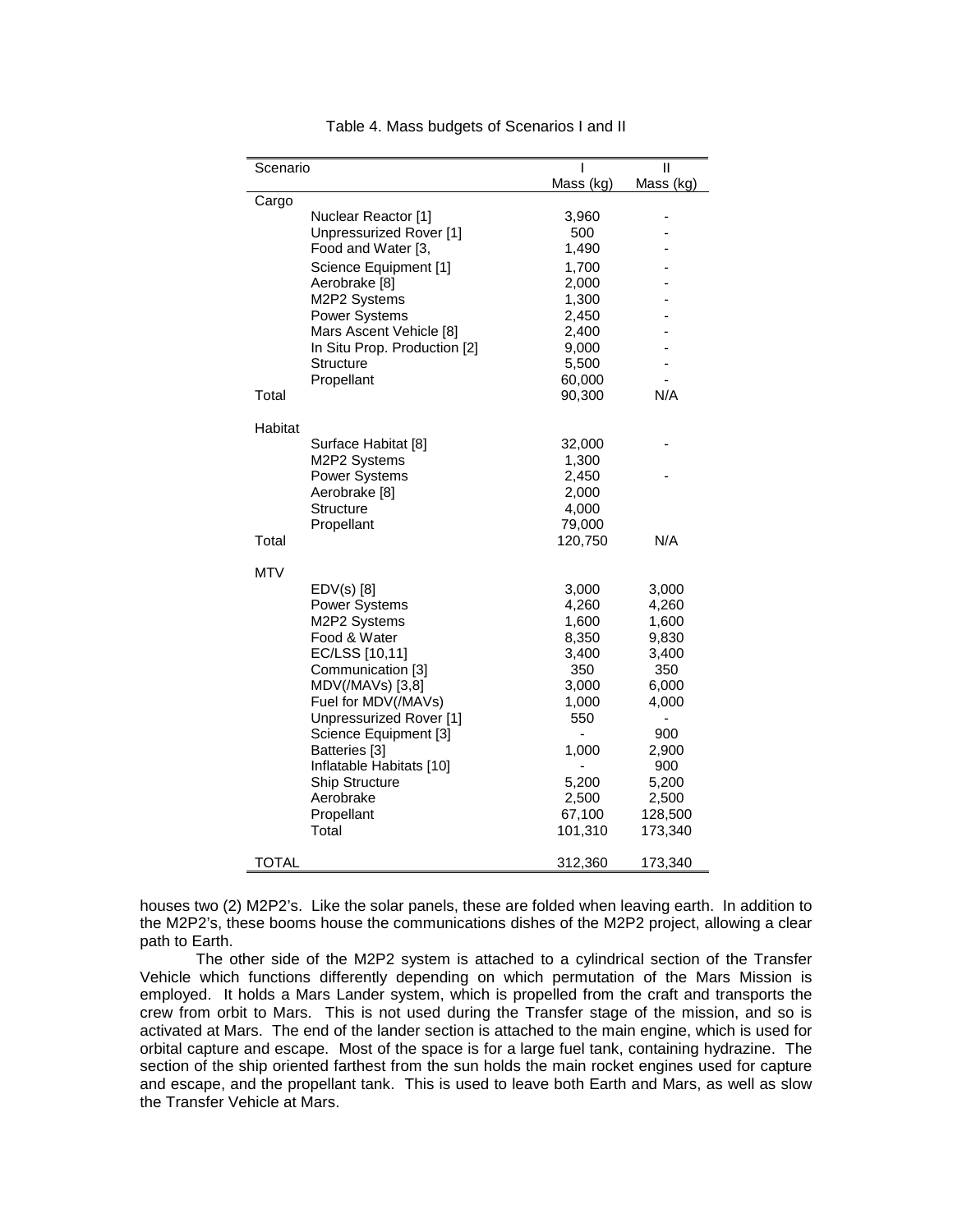

## **3. PROPULSION SYSTEM**

#### **3.1. Requirements for the M2P2 system**

In both scenarios the ship has twelve M2P2's; adjusting the amount of power going into each device can vary the resulting force. By combining the twelve M2P2's a specific force of 1 N per 200 kg is produced at Earth and a specific force of 1 N per 100 kg is produced at Mars. This specific force results in the required force of 280 N near Earth to complete Scenario II in 1.8 years. Each individual unit will have to produce 24 N and this falls within the current capabilities of the M2P2 device. In order to generate 24 N each device requires 3 kW of electrical power, which results in a total of 36 kW required by the twelve M2P2's near Earth and 18 kW near Mars (this allows for the size of the solar panels to remain constant over the mission duration), these values were determined to be acceptable power requirements based on what could be attained using the latest generation of solar panels (see Section 4). Using twelve M2P2's also allows for a small level of redundancy, if one or two units should fail, power can be rerouted to the remaining M2P2's in order to maintain the required 280 N. Each device, including the surrounding electronics, has a mass of 66 kg, for a total mass of 400 kg. The M2P2's are held twenty meters away from the ship so that the high plasma densities at the devices do not interfere with the ship or the astronauts. The M2P2's are supported on Stacking Triangular Articulated Compact Beams (STACBEAM) that have the ability to retract when needed [3]. The beams have a combined mass of 600 kg [3].

The M2P2 is capable of using a variety of propellants. Virtually any easily ionizable gas can be used [2]. Suitable propellants include  $H_2$ , He, N<sub>2</sub>, Ar, CH<sub>4</sub>, NH<sub>3</sub>, and CO<sub>2</sub>. While hydrogen and helium make excellent ionizable propellants, they are not stored easily for long periods of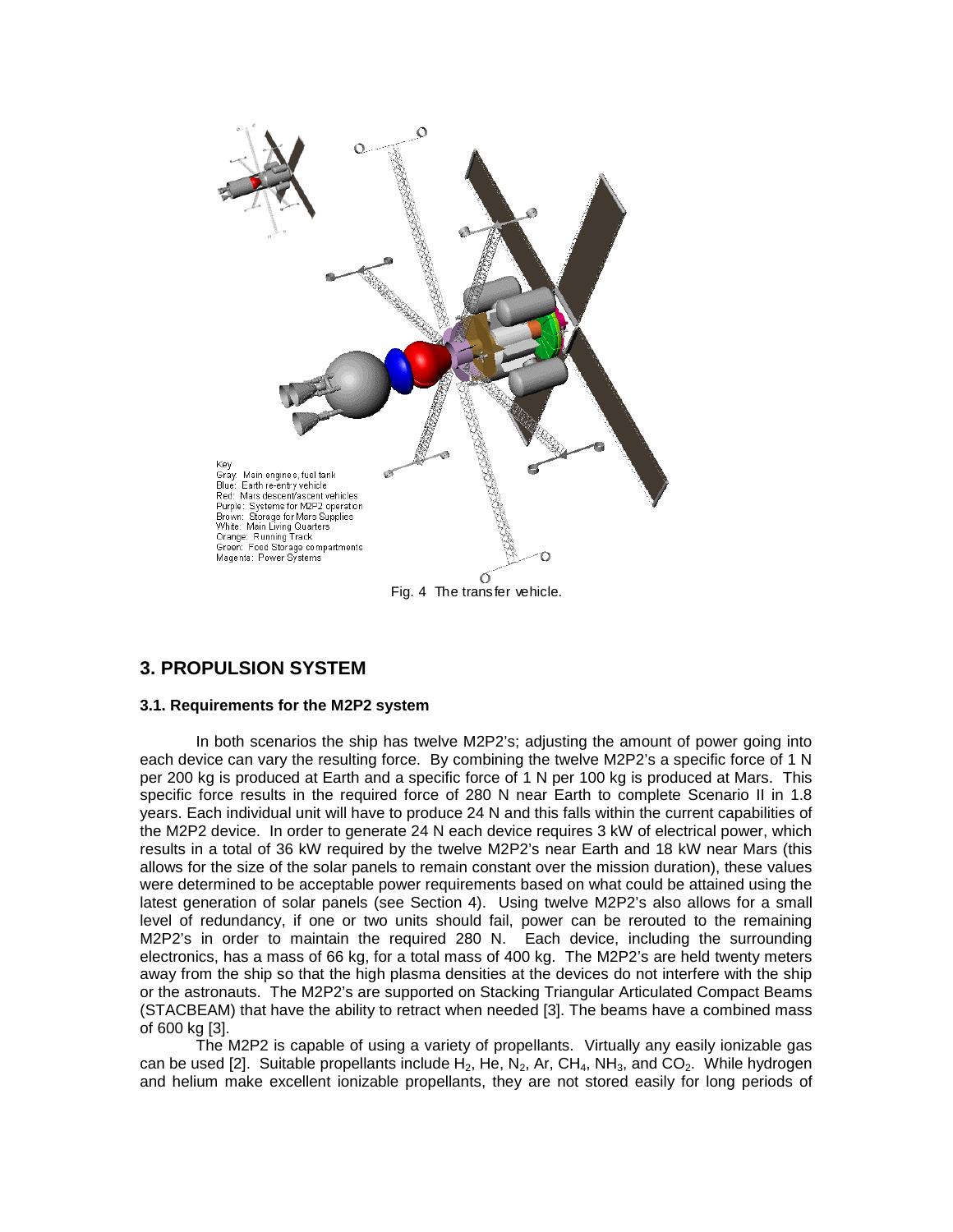time. In order to have a reasonable storage density, hydrogen and helium would have to be stored in liquid form. This would require cryogenics, which involves a large mass and power cost.

We have chosen to use hydrazine  $(N_2H_4)$  as propellant, because it can be ionized and has a long history of use onboard many robotic and man-rated space missions. Although hydrazine is more massive, on a molecular scale, it can be easily ionized into its light element constituents and can be easily stored in liquid form using current propulsion tank technology. Hydrazine will also be used for the attitude control thrusters. This redundancy will result in a more efficient propellant storage system.

Each M2P2 device requires 0.25 kg of hydrazine per day. For our ship's twelve M2P2 devices, a total of 3 kg of hydrazine per day will be required. This propellant requirement is a result of plasma leakage from the edges of the M2P2 bubble. This leakage is caused by energy from the incident solar wind heating the ions within the mini-magnetosphere; these heated ions (with their large gyro-radius) can become demagnetized near the boundary of the magnetosphere and lost from the system.

#### **3.2. M2P2 Missions**

 In order to generate several different M2P2 missions quickly, a computer program was written. This program was written in Matlab and was used for all mission calculations. The input variables for this program were the number of days the M2P2 operates. It was quickly discovered that the best way to utilize the M2P2 is to allow the spacecraft to travel beyond Mars orbit and then rendezvous with the planet as the spacecraft was falling back toward the sun. This allows for a faster realignment of the planets so that the return mission can leave Mars, resulting in shorter total mission times and also for a reduced ∆V required at Mars. When the M2P2 is first on as it is leaving Earth, the shortest mission and lowest ∆V's result when the tangential force is vectored opposite the direction of motion. As the craft approaches Mars the M2P2 is again turned on with the tangential force vectored in the direction of motion. This second use of the M2P2 allows for a reduction in the radial velocity of the spacecraft, due to the mostly radial force, as it reaches Mars and an increase in the tangential velocity to better match that of Mars.

 To calculate the path of the spacecraft as a function of time the equations of motion of Stuhlinger for low thrust missions [5] were used (See Figure 5). The force of the propulsion system is F, and the angle the force is vectored off the radial direction is θ. The local gravitational force is g and  $\varphi$  is the true anomaly. These equations were solved together using Matlab. From the solution the position and velocity of the spacecraft as a function of time was determined.

 For the return trip, it was found that if the M2P2 is turned on as the craft is leaving Mars with the tangential force vectored opposite the spacecraft's momentum, the true anomaly that the return trip traveled though is greatly reduced. This allows for mission times of about 2 years without having to use large chemical burns. Before the spacecraft leaves Mars orbit, the M2P2 is turned on, which over the course of several days places the ERV in a highly elliptical orbit about Mars, thereby decreasing the chemical burn requirements. As the spacecraft nears Earth, the M2P2 is used in order to slow the radial velocity of the craft as it falls in toward the Sun and to reduce the tangential velocity, for a smaller chemical burn requirement at Earth. An example of



Fig. 5 Polar coordinate system used in trajectory analysis [5].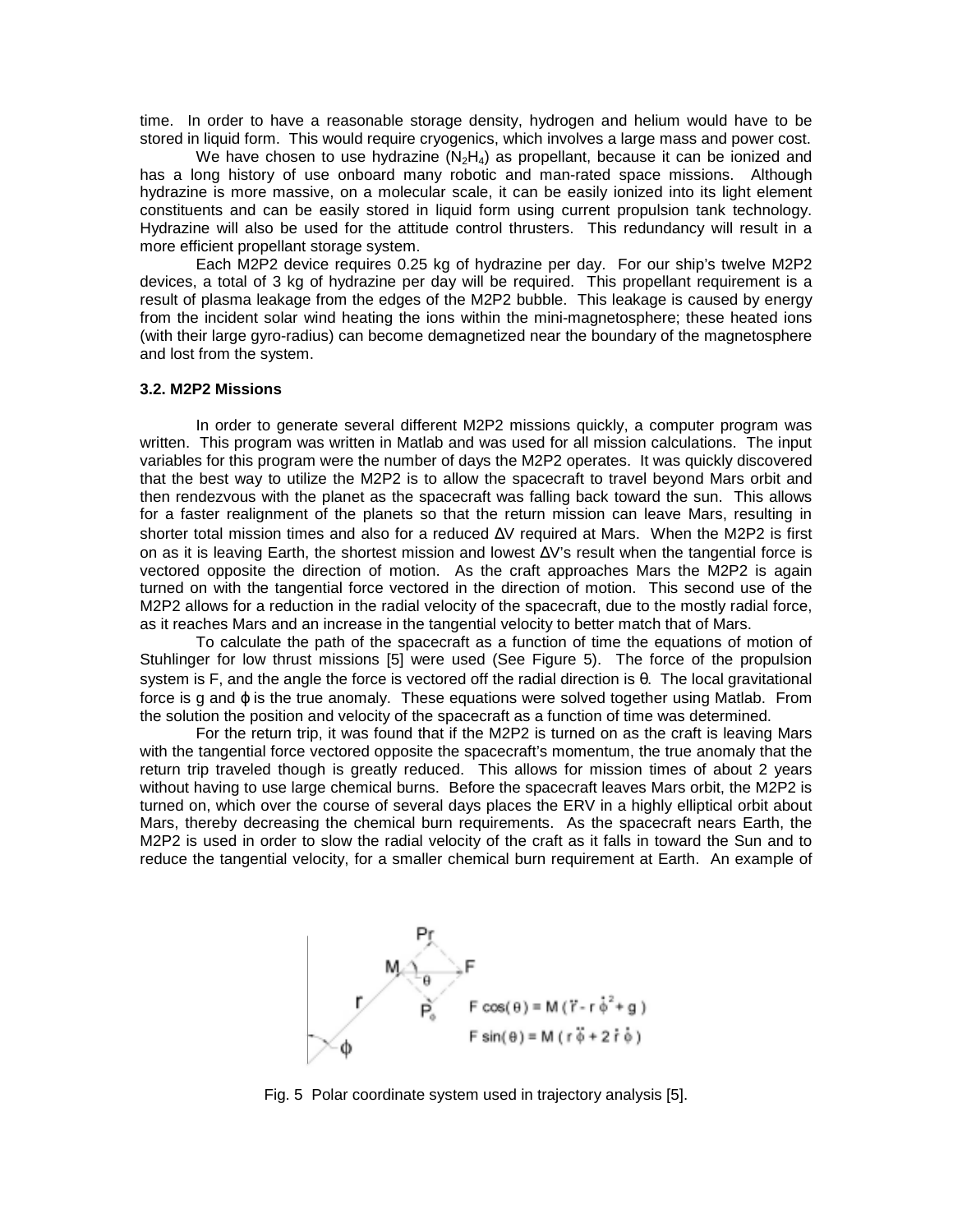one of these missions is shown in Figure 6.

The main benefit of using M2P2 devices is the ability to launch human missions to Mars which last less than two years. This particular mission results in a total mission duration of 670 days. The trip outbound lasts 249 days, followed by a surface stay on Mars of 130 days, and a 290-day return trip. As can be seen in Figure 6 the mission travels beyond the orbit of Mars before actually entering orbit around Mars. This is done to allow for both a reduction in the ∆V required to enter into orbit around Mars and to allow for the correct positioning of the planets to result in a shorter mission time. After the spacecraft leaves Mars on its way back to Earth, the M2P2 is again turned on in order to reduce the tangential velocity of the craft. This reduction decreases the true anomaly the mission travels though on the return voyage, allowing for a total duration of under two years. The times for this trip are compared to the Mars Reference Mission [1] and a Hohmann Transfer [6] in Table 5. These missions also demonstrate the wide adaptability of the M2P2 device to a variety of missions.

 The cargo missions were also designed using M2P2 systems to capitalize on the availability of additional launch windows not available to chemical or nuclear propelled missions. The ability to use the M2P2's to reduce the ∆V's required (thereby reducing the amount of propellant that needs to be carried), and the fast transit times, are another benefit of using the M2P2 systems on the cargo missions. Using a M2P2 system it is possible for the cargo to arrive on Mars 135 days after leaving Earth, however a longer transit time may be more desirable due to launch window spacing. This time is equivalent to chemical or nuclear propellants, but can be done with a lower amount of propellant, thereby saving mass.

| <b>Mission</b>   | Days              |     |        | Years |      |
|------------------|-------------------|-----|--------|-------|------|
|                  | Departure Surface |     | Return | Total |      |
| Hohmann Transfer | 259               | 454 | 259    | 972   | 2.66 |
| Mars Reference   | 150               | 619 | 110    | 879   | 241  |
| Scenario 1       | 250               | 131 | 291    | 672   | 1.84 |
| Scenario 2       | 230               | 60  | 365    | 655   | 1.79 |

Table 5: Scenarios I & II compared to Mars Reference Mission



Fig. 6: M2P2 trajectories to Mars.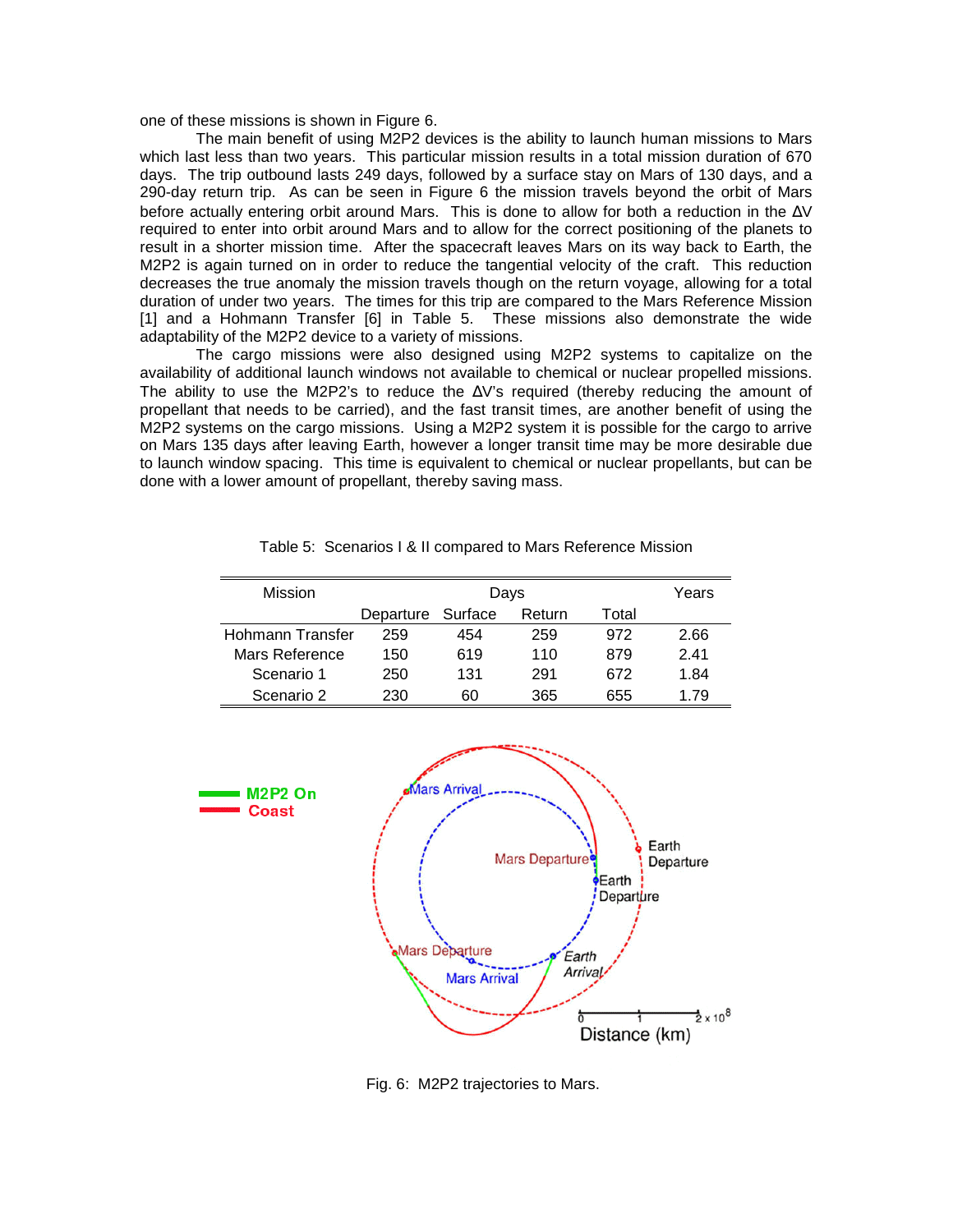# **4. POWER SYSTEM**

#### **4.1 MTV Vehicle Power**

The MTV uses solar panels as its primary power source. Solar panels are safe for the crew, have been used in space for years with minimal problems, and the power requirements are low enough that the size and mass of the panels does not become prohibitively heavy. The power requirements for the MTV are listed in Table 6. The solar panels are deployed just after passing through the Van Allen radiation belt.

The panels use triple-junction gallium arsenide cells and have cell efficiencies of 26.8%[7]. The solar flux at Mars aphelion is 490 W/m<sup>2</sup> [3]. There the cells generate an electrical output of 131 W/m<sup>2</sup>. The solar panels are divided into four sections, each  $6 \text{ m} \times 18 \text{ m}$ , for a total area of 432 m<sup>2</sup>, and generate 57 kW of power at Mars. The specific mass of the panels is 2.09kg/m<sup>2</sup> [2], thus their total mass is 900 kg. While in Mars orbit the M2P2's are no longer used. Thus, the power generated is more than sufficient to power all ship systems, and charge the batteries used in Scenario I and Scenario II. The power system mass is shown in Table 7.

At the distance the M2P2's are separated, the plasma densities near the solar panels are comparable to those in the ionosphere. Plasma densities in the ionosphere have been shown to have no significant effect on satellites in low Earth orbits, and thus should not present a problem to this mission.

Batteries will be used as a power storage point used only as backup in emergencies related to the solar panels. In Scenario II, batteries will also be used for the Mars surface mission. Since the time on the surface for Scenario II will only be a few days, batteries are the most efficient source of power.

#### **4.2. Martian Surface Power Supply**

For Scenario I, the power requirement for the surface of Mars is estimated to be 100kW. This includes power for environmental control and life support systems, In Situ Propellant Production and experiments. Similar to the Mars Reference Mission [1] a nuclear reactor will be used for power on Mars. A nuclear reactor was chosen because of the very low solar flux on the Martian surface. The 490 W/m<sup>2</sup> solar flux during transit is modeled for the worst possible case, which occurs at the aphelion of Mars' orbit. The solar flux on the surface of Mars depends on the latitude and the solar declination, which is an angle dependent on the orbit and seasons of Mars. The average solar flux at 35° north on the surface of Mars (using its mean distance from the sun) is 160 W/m<sup>2</sup> [3,8]. Dust storms also play an important role in the modeling of the solar flux on Mars. Dust storms on the average decrease the solar flux by 50% [3]. Based on this, the average solar flux used for sizing the solar arrays on Mars is 80 W/m<sup>2</sup>. To produce 100 kW power on the surface would require over 6,000  $m^2$  of solar panels, which is not a feasible option.

One of the cargo missions sent before the astronauts has a power module. The SP-100 nuclear reactor uses controlled fission of uranium 235 to convert 2.2 MW of reaction power to 100 kW electrical power [8]. Despite the 4% thermal to electric efficiency of the SP-100, this unit still provides a higher energy density (about 40 kg/kW) compared to solar panels. This unit is also capable of high peak-power mode (500 kW) for short durations. A battery of nickel-hydrogen cells will supplement the SP-100 during peak power loads. Table 8 below shows the mass breakdown for the power unit.

|  |  |  | Table 6. MTV power requirements |
|--|--|--|---------------------------------|
|--|--|--|---------------------------------|

| System         | Requirements |
|----------------|--------------|
| M2P2           | 36 kW        |
| Life support   | 9 kW         |
| Communications | 9 kW         |
| Heating        | 3 kW         |
| Total          | 57 kW        |

Table 7. MTV power system mass

|                          |       | Mass (kg) |
|--------------------------|-------|-----------|
| Solar Panels             |       | 900       |
| <b>Support Structure</b> |       | 3040      |
| Equipment                |       | 320       |
|                          | Total | 4260      |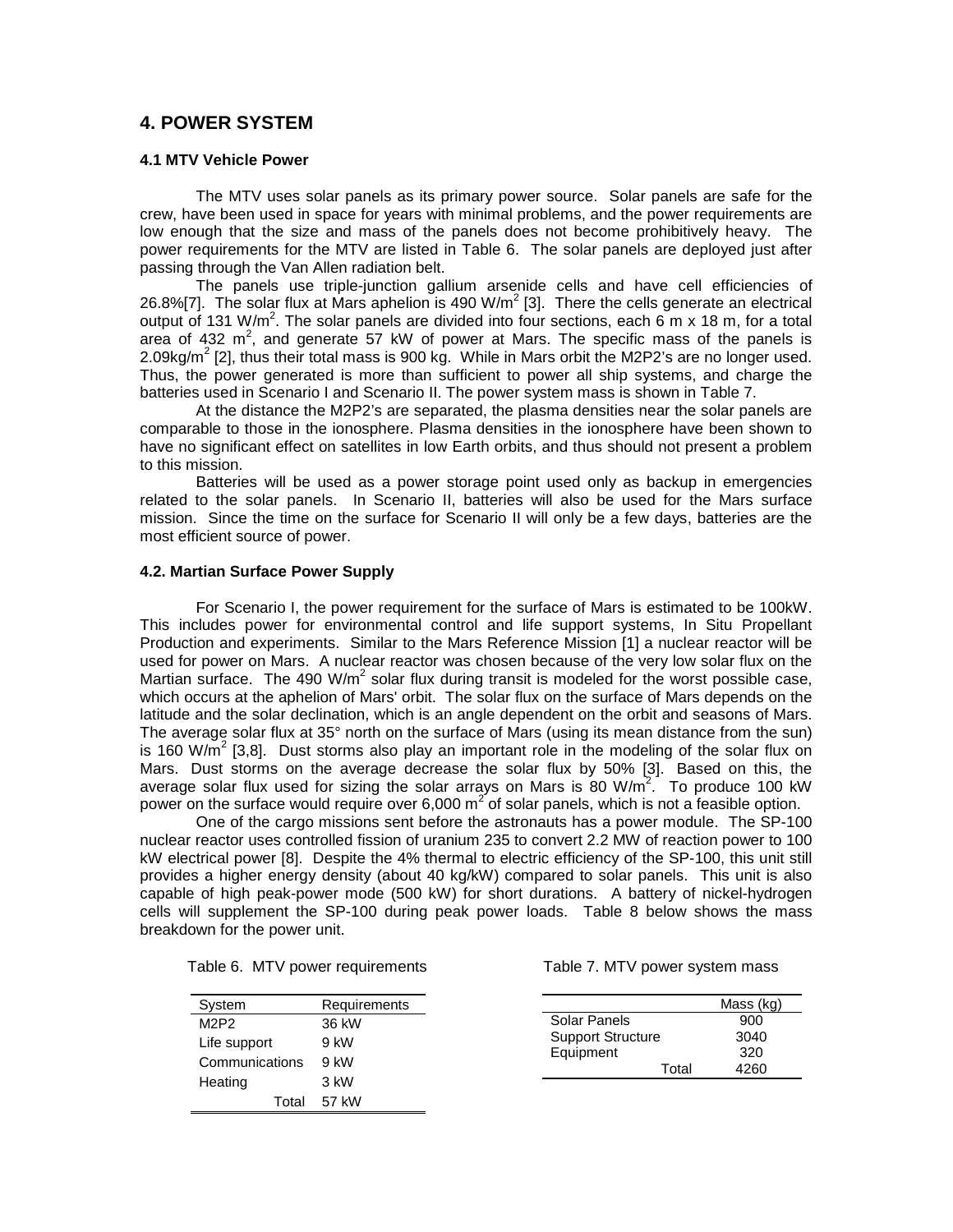Table 8. Nuclear reactor

| Reactor                      | 640 kg   |
|------------------------------|----------|
| <b>Radiation Shield</b>      | 860 kg   |
| <b>Heat Transport</b>        | 445 kg   |
| Reactor instrumentation      | 210 kg   |
| and control                  |          |
| Power conversion             | 315 kg   |
| Heat rejection               | 835 kg   |
| Power conditioning, control, | 370 kg   |
| and distribution             |          |
| Mechanical and structural    | 285 kg   |
| elements                     |          |
| Total                        | 3,960 kg |

The SP-100 unit has an approximate mass of 4,000 kg and when stowed is about 6 meters long and 4 meters in diameter. This power plant is capable of providing continuous power for a minimum of seven years. With minor modifications, the SP-100 can last 15 years at full power [8].

### **5. ENVIRONMENTAL CONTROL & LIFE SUPPORT SYSTEMS**

For this particular mission, current technologies used on the International Space Station (ISS) [12] and the Space Shuttle [4] can be utilized. The Environmental Control and Life Support System (ECLSS) consists of a semi-closed system in which air and water are regenerated and regulated with the use of Air Revitalization, Temperature and Humidity Control System (THCS), and Water Recovery, Management (WRM), and Waste Management (WM) [10,11]. For the mass calculations of each component done by studies of the Advanced Life Support [10], a volume of 50 cubic meters has been allotted to each person. It is assumed that equipment is of the same mass, regardless of the number of crewmembers. Table 9 shows the mass break down for the ELCSS. Comparatively, the Mars Reference Mission [1] is bringing 4661 kg for life support.

| System                            | Mass (kg) |
|-----------------------------------|-----------|
| Air Revitalization                | 448       |
| Temperature & Humidity Control    | 148       |
| Water Recovery & Waste Management | 734       |
| Total                             | 1330      |

Table 9. Environmental Control & Life Support Systems

#### **5.1 Consumables**

 The majority of the consumables transported are food and water for the four-member astronaut team. These consumables are housed in disposable modules that are discarded when the module is emptied [3]. From studies in Advanced Life Support [10], the total amount of food and water per day for four humans is 14.84 kg per day. Table 10 shows the mass breakdown of the consumables for a four-member crew. For 671 days, we have calculated the total mass of food and water to be 9,420 kg assuming a 90% water recycling efficiency. This mass plus 410 kg extra is on the MTV in Scenario II for emergencies. This extra food and water will be stored in the MDV/MAV if for some reason the crew must stay on the surface longer than the allotted time. Comparatively, the Mars Reference Mission [1] allots 12058 kg for a 6-member crew. The Ares Explore [3] mission allots 7810 kg for its 4 crewmembers. For Scenario I, the consumables used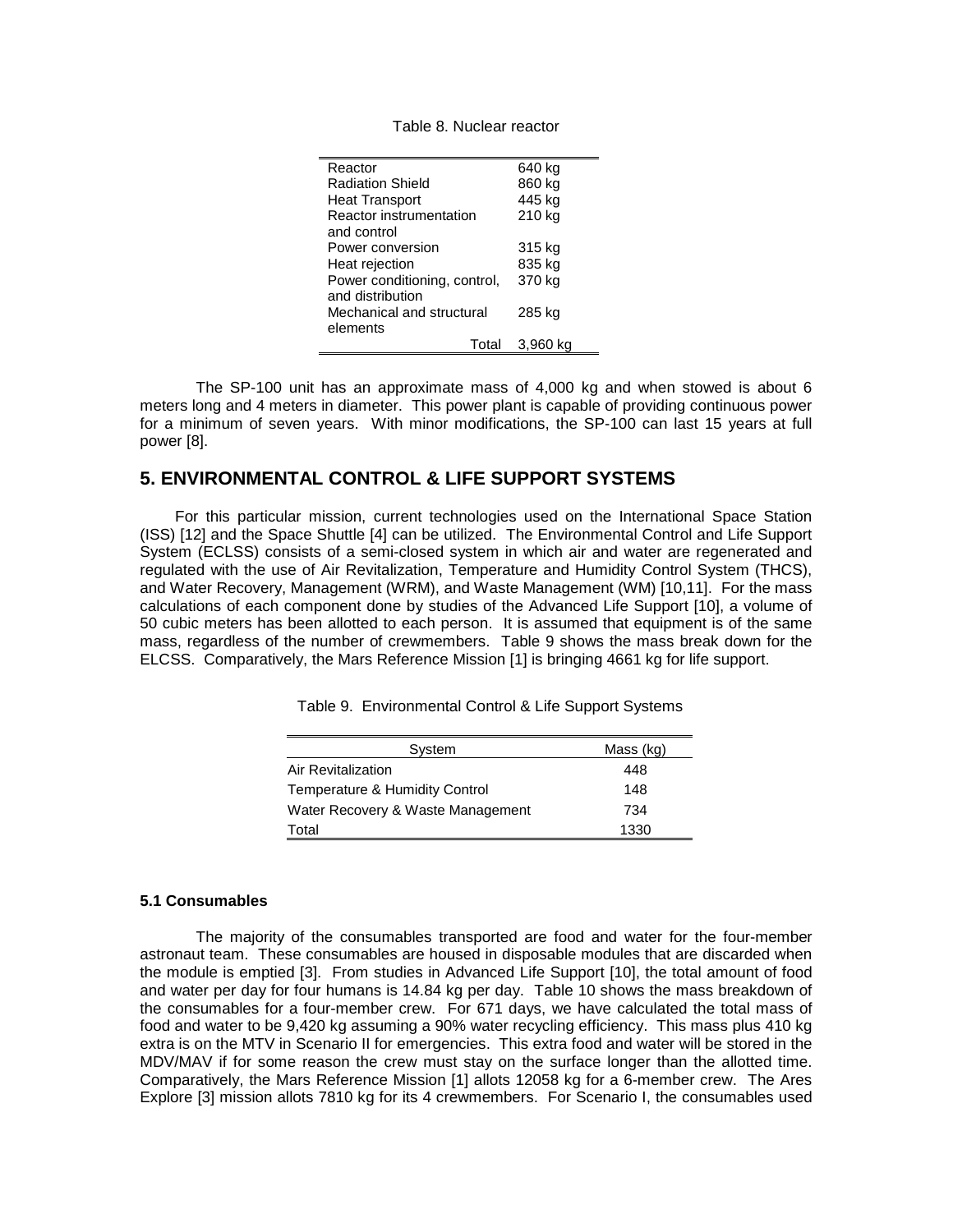| Table 10: Consumables for a four-member crew |  |
|----------------------------------------------|--|
|----------------------------------------------|--|

|          | Mass per day (kg) | Total for Scenario I (kg) | Total for Scenario II (kg) |
|----------|-------------------|---------------------------|----------------------------|
| Dry Food | 2.4               | 1610                      | 1296                       |
| Water    | 11.64             | 7810                      | 6286                       |
| Oxygen   | 1.17              | 840                       | 683                        |
| Nitrogen |                   | 1300                      | 1300                       |

on the return trip to Earth can be sent to Mars on a cargo mission, saving in mass costs to Mars. The astronauts spend 130 days on the surface of Mars, and therefore the food and water for the surface stay can be sent to Mars. A 1% leakage rate is assumed for the Nitrogen and Oxygen, and an 80% recycling efficiency is assumed for the Oxygen. An initial 50kg of Oxygen and 200kg of Nitrogen is also included.

 Furthermore standard Atmospheric Revitalization, Control and Supply, Temperature Control, and water waste management will be standard procedures. Humans generate 1.0 kg of  $CO<sub>2</sub>$  and consume 0.84 kg of  $O<sub>2</sub>$ . per day [3]. Therefore, CO2 will need to be eliminated from the habitat and oxygen will need to be produced. WAVAR will produce oxygen [9]. Zeolite sieves will remove  $CO<sub>2</sub>$  [9]. The atmosphere within the habitat must be pressurized to 10 psi for the stay on the surface  $[3,8]$ . The inside temperature must be maintained at 18-27°C, with humidity at 25-70%[8]. Excess heat must be ventilated to prevent overheating, and will also serve to mix the habitat's atmosphere [8]. Ultrafiltration will be used to filter gray water (laundry, dishwasher, and showering) and wastewater [10,11].

### **6. COMMUNICATIONS SYSTEM**

 Communications between the Mars Mission and Earth are facilitated by a fairly standard radio system. In order to penetrate the plasma surrounding the spacecraft, this radio system need only operate in the range of gigahertz frequencies. A design similar to those radios used to penetrate the ionosphere can be employed here. Since the ship ferrying astronauts to Mars will remain in orbit during the surface stay/s, the radio connection to earth may continue through these systems during the crew's Mars exploration. There will, of course, be time periods when the ship will be out of touch with NASA. The longest (approximately 5 weeks) of these periods will occur when the Sun obstructs the communications from Mars to Earth; others occur when Mars is between the spacecraft and earth. During this time, the data gathered by the mission team will reside on the ship computers, and once communication can be resumed with Earth, the information will be transmitted.

### **Conclusions**

 The results from this study show that using the M2P2 system on a manned mission to Mars results in increased mission flexibility and a significant mass savings over conventional nuclear or chemical based missions. Use of the M2P2 system in the trajectories shown above significantly reduces the ∆V required to capture at Mars, resulting in a large savings in chemical propellant over conventional missions. The M2P2 can save over 50% of the LEO departure mass required for the Mars Reference mission. Assuming a cost to LEO of \$22,000 per kilogram, this saves over \$5.4 billion. Another demonstrated benefit of the M2P2 is a reduction of the total mission time to less than 2 years. This shorter mission time decreases the risk from the potential failure of critical sensitive instrumentation and life support systems that will be exposed to harsh environments over very long periods. Also, use of the M2P2 results in a more flexible mission schedule. Several launch windows occur each year and a variety of transit and surface stay times may be chosen to meet mission needs. This is a vast improvement over the once every twenty-six month launch windows of conventional or nuclear propelled missions.

The first M2P2 mission scenario presented, is similar to a conventional approach with an extended surface stay. This mission takes advantage of the M2P2 to reduce the overall mission time of the Mars Reference Mission from 879 days to 670 days. In addition, using the M2P2 over